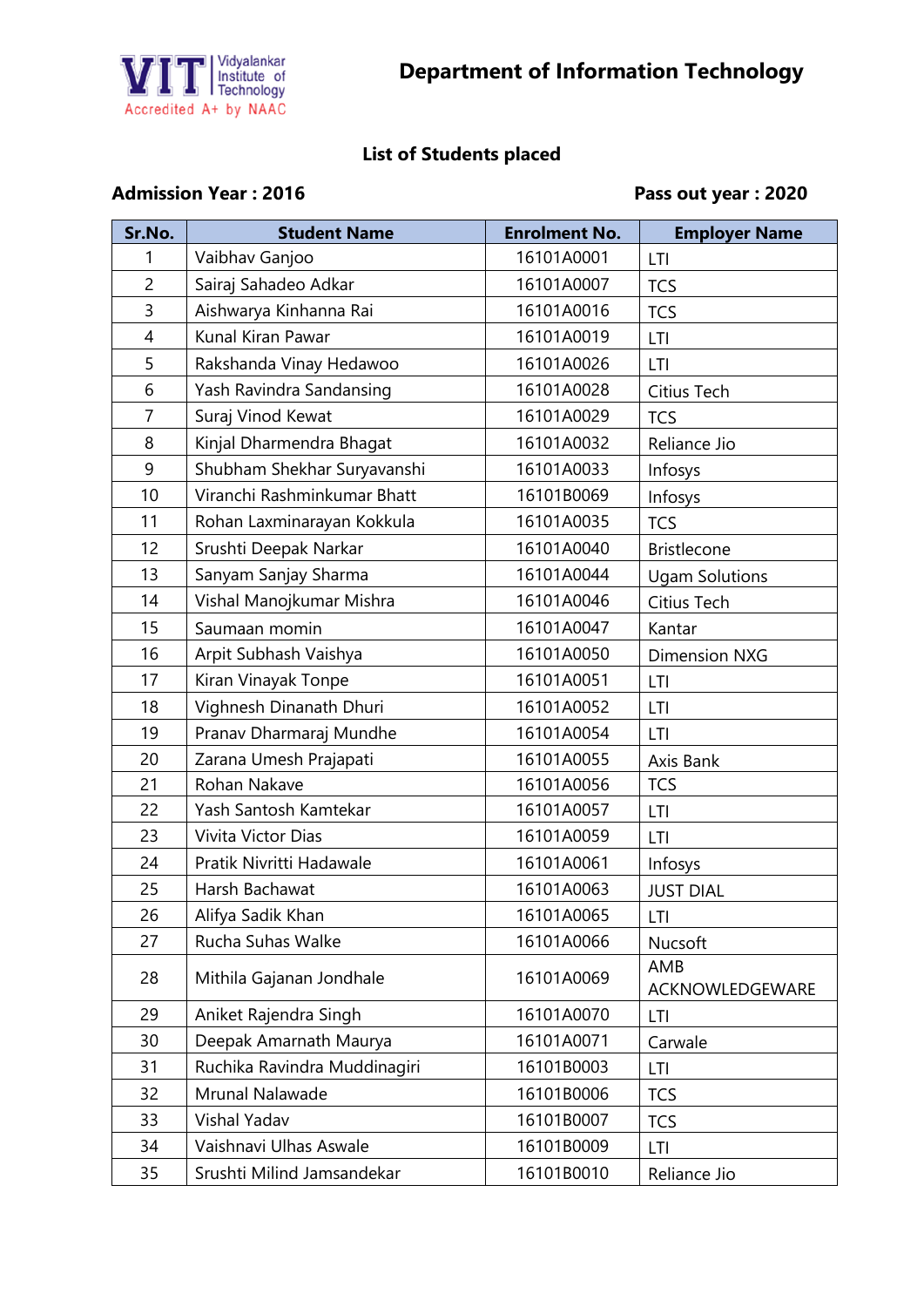



| Sr.No. | <b>Student Name</b>              | <b>Enrolment No.</b> | <b>Employer Name</b>    |
|--------|----------------------------------|----------------------|-------------------------|
| 36     | Komal Nikhil Menger              | 16101B0012           | Reliance Jio            |
| 37     | Anuraag Akhil Khanna             | 16101B0014           | Atos Syntel             |
| 38     | Sowmya Vaidyalingan Iyer         | 16101B0016           | <b>LTI</b>              |
| 39     | Ameya Brahmankar                 | 16101B0020           | <b>TCS</b>              |
| 40     | Shubham Deepak Ambavane          | 16101B0022           | <b>TCS</b>              |
| 41     | Nileshkumar Kamlesh Maurya       | 16101B0024           | Reliance Jio            |
| 42     | <b>Advait Anant Shetye</b>       | 16101B0026           | LTI                     |
| 43     | Divyanshu Jayprakash Mishra      | 16101B0027           | Neosoft Technologies    |
| 44     | Snehal Subhash Bodekar           | 16101B0031           | LTI                     |
| 45     | Sudhanshu B Chaubey              | 16101B0032           | Visudh Ajivam           |
| 46     | Amey Anil Morje                  | 16101B0034           | Reliance Jio            |
| 47     | <b>Rohit Pramod Dalal</b>        | 16101B0035           | Reliance Jio            |
| 48     | Ashish Shankar Sangale           | 16101B0044           | Reliance Jio            |
| 49     | Shreyas Manoj Jadhav             | 16101B0047           | <b>Bristlecone</b>      |
| 50     | Aman deep Banga                  | 16101B0049           | Quinnox                 |
| 51     | Mayuri Waman Sadawarti           | 16101B0053           | <b>TCS</b>              |
| 52     | Hemita Shirish Haldankar         | 16101B0054           | Axis Bank               |
| 53     | Mohit Mahendra Singhvi           | 16101B0056           | Neosoft Technologies    |
| 54     | Stuti Sunil Mishra               | 16101B0057           | <b>TCS</b>              |
| 55     | Chirag Nitin Ludbe               | 16101B0058           | Reliance Jio            |
| 56     | Harsh Sanjay Agrawal             | 16101B0060           | Toppr.com               |
| 57     | Kedar Sushil Atkar               | 16101B0063           | Vistaar Systems Pvt Ltd |
| 58     | Vivek Vishwanath Jadhav          | 16101B0064           | Infosys                 |
| 59     | Ashwini Rajender Rajput          | 16101B0065           | Visudh Ajivam           |
| 60     | Gunjeet Kaur Sarbjeet Singh Soor | 16101B0073           | <b>TCS</b>              |
| 61     | Radhika Mandar Gupte             | 16103A0004           | LTI                     |
| 62     | Mohammad Harris                  | 17101A2001           | <b>Ugam Solutions</b>   |
| 63     | Shweta Sanjay Vichare            | 17101A2002           | <b>TCS</b>              |
| 64     | Yuraja Sohel Kadari              | 17101A2004           | Ingram Micro India      |
| 65     | Utkarsha Pravin Khot             | 17101A2006           | Yallamanchili           |
| 66     | Shweta Dattaram Pawar            | 17101A2007           | Capgemini               |
| 67     | Dona Joy                         | 17101A2010           | <b>TCS</b>              |
| 68     | Likita Jitendra Raikar           | 17101A2012           | Reliance Jio            |
| 69     | Anuj Vilas Yadav                 | 17101B2002           | Servosys Solution       |
| 70     | Neha Suresh Katke                | 17101B2003           | <b>Ugam Solutions</b>   |
| 71     | Sarvesh Vijay Patil              | 17101B2004           | Simple Logic            |
| 72     | Mahesh Gopal Ambrale             | 17101B2006           | Reliance Jio            |
| 73     | Ankita Pandharinath Korde        | 17101B2008           | Visudh Ajivam           |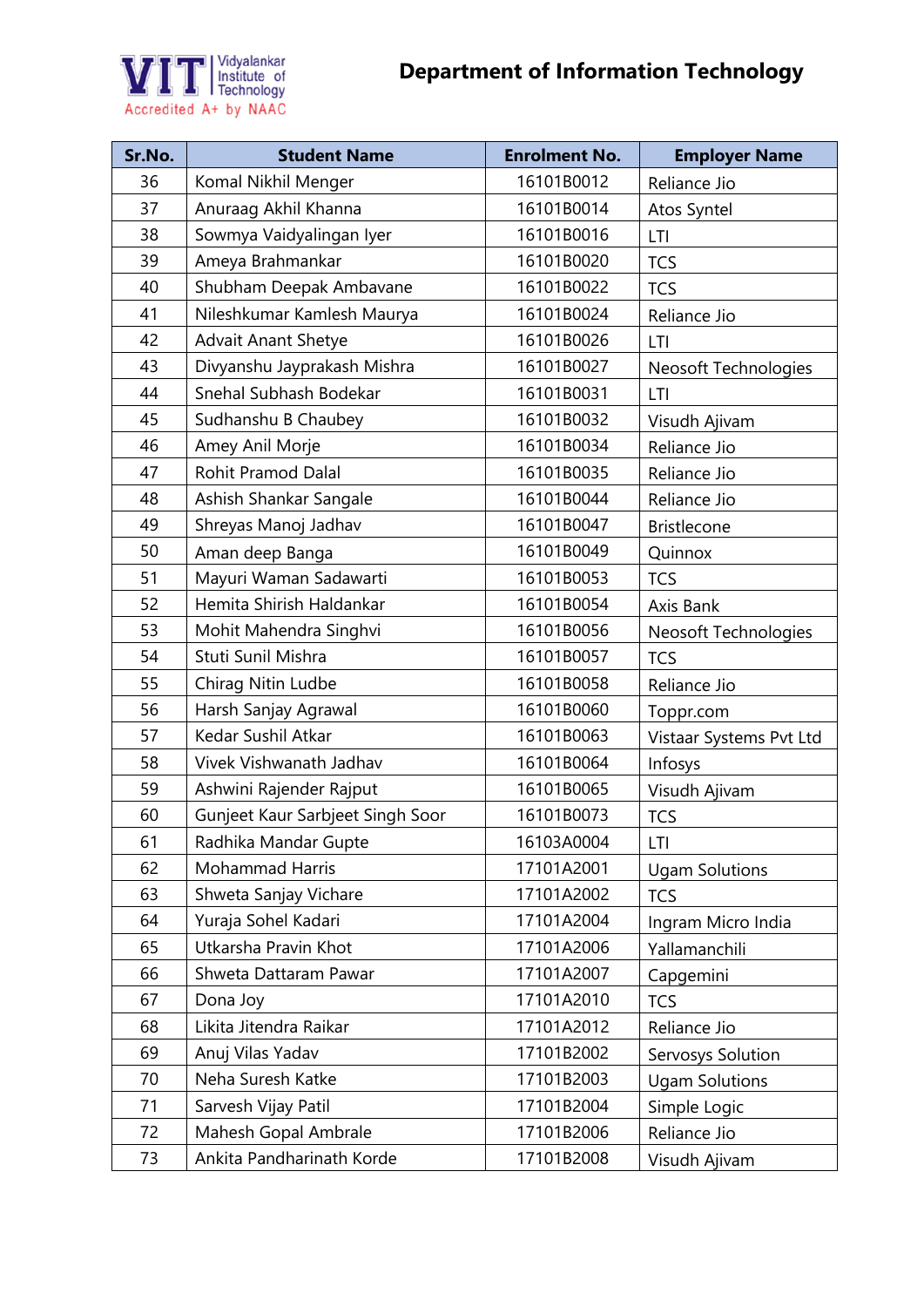



| Sr.No. | <b>Student Name</b>            | <b>Enrolment No.</b> | <b>Employer Name</b>      |
|--------|--------------------------------|----------------------|---------------------------|
| 74     | Alfiya Ashfaque Mukadam        | 17101B2009           | LTI                       |
| 75     | Ranjit Jagannath Mahadik       | 17101B2011           | Reliance Jio              |
| 76     | Shantanu Vikas Advirkar        | 17101B2012           | <b>TSS Consultancy</b>    |
| 77     | Priyanka Ramesh Koli           | 17101B2013           | <b>TCS</b>                |
| 78     | Nayana Sanjivan Pawar          | 17101C2001           | LTI                       |
| 79     | Diptee Sawant                  | 17101C2003           | PnV Techno<br>Consultuing |
| 80     | Saad Sayyadlal Shaikh          | 17101C2005           | LTI                       |
| 81     | Prajakta Shantaram Arote       | 17101C2006           | Capgemini                 |
| 82     | Rahul Vhatkar                  | 17101C2009           | Servosys Solution         |
| 83     | Aishwarya Snehalkumar Nadkarni | 17101C2010           | <b>Reliance Retails</b>   |
| 84     | Aneesh Girish Vaidya           | 17101C2011           | <b>Reliance Retails</b>   |
| 85     | Amol Alim                      | 17101C2012           | PnV Techno<br>Consultuing |
| 86     | <b>Griffin Amrit Mathias</b>   | 17101C2015           | LTI                       |
| 87     | Pratik Vijay Parmar            | 17101C2019           | Axis Bank                 |
| 88     | <b>Utkarsh Chandel</b>         | 17101C2021           | Reliance Jio              |
| 89     | Pushkar Sharad Kaswankar       | 17101C2022           | Prestine                  |
| 90     | Hrishikesh Bajirao Mane        | 17101C2023           | Reliance Jio              |
| 91     | <b>Bren George Mathew</b>      | 17101C2024           | <b>Bristlecone</b>        |
| 92     | Anish Rane                     | 17101C2026           | <b>XFINITE</b>            |
| 93     | Darshan Ravindra Marathe       | 17101C2027           | <b>TCS</b>                |
| 94     | Kajal Arun Kuchekar            | 17101C2028           | Toppr.com                 |
| 95     | Namit Gopal Kore               | 17101C2029           | <b>CINIF Technologies</b> |
| 96     | Prasad Ganesh Kadu             | 17101C2032           | Qspiders                  |
| 97     | Tejashree Keluskar             | 17101C2033           | XL dynamics               |
| 98     | Snehal Subhash Tambe           | 17101C2035           | Toppr.com                 |
| 99     | Manasi Ashok Amberkar          | 17101C2020           | Atos Syntel               |
| 100    | Mithilesh Suresh Kabadi        | 17101C2036           | Atos Syntel               |
| 101    | Vidhi Bharat Panchal           | 17101C2037           | Reliance Jio              |
| 102    | Shraddha Dhuri                 | 17101C2039           | <b>Quality Kiosk</b>      |
| 103    | Mohd Aafaque Aziz Ahmed Pathan | 17101C2040           | AMB<br>ACKNOWLEDGEWARE    |
| 104    | Rahul Yadav                    | 17101C2042           | <b>HCL</b>                |
| 105    | Rutuja Sudhakar Patil          | 17101C2043           | LTI                       |
| 106    | Bipulkumar Dineshkumar Dubey   | 17101C2046           | Infostretch Corporation   |
| 107    | Riddhi Girish Rane             | 17101C2047           | <b>Reliance Retails</b>   |
| 108    | Siddhesh Kharade               | 17101C2048           | Sectona Technologies      |